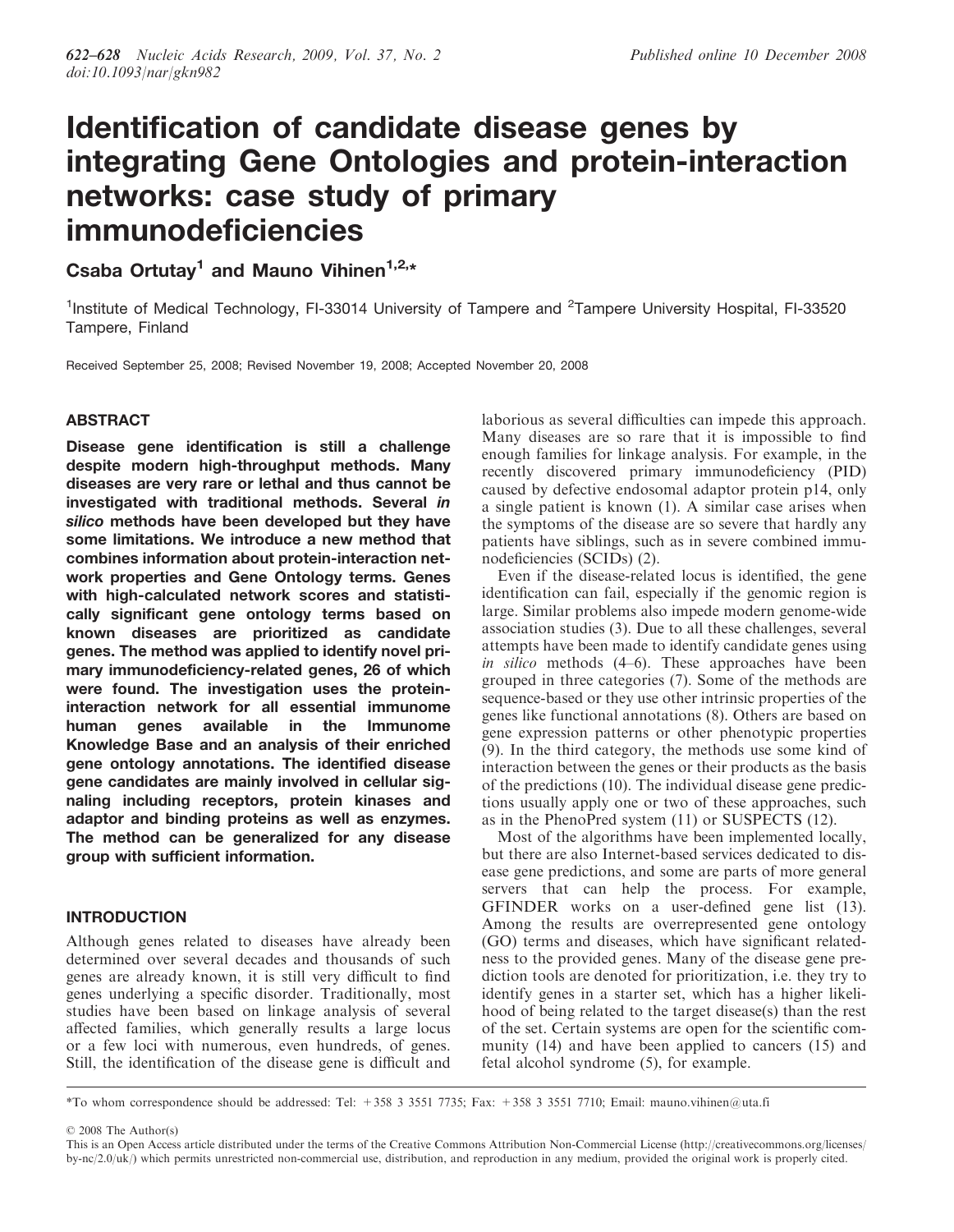Primary immunodeficiencies impair the function of the immune system. Patients with these intrinsic defects have increased susceptibility to recurrent and persistent infections and may also have autoimmune and cancer-related symptoms (16–18). Most PIDs are rare and the diagnosed patients for a condition are often randomly spread around the world, and thus linkage or genome-wide association studies analysis in these rare diseases is barely possible.

There are numerous different mechanisms behind PIDs. Several PIDs affect T- or B-cell functions and, when both cell types are affected, lead to SCIDs. Other PIDs affect the major histocompatibility complex (MHC), antibody production, lymphocyte apoptosis, phagocytosis, the complement cascade or the innate immune system. Detailed information about PIDs is available from the ImmunoDeficiency Resource (IDR, http://bioinf.uta.fi/ idr; 19). Altogether, there are over 200 PIDs (16) and 144 PID genes listed in the IDR.

With an exhaustive analysis of literature and databases, we identified altogether 847 genes and proteins that are crucial for the immune system and thus form the essential human immunome (20). These genes and proteins are involved in numerous functions, including cell surface recognition, transcription factors, DNA processing and adaptor proteins. System level analysis has been performed, e.g. for the evolutionary history of these genes (21), the emergence of immunity-related domains and gene ontologies (21), and the development of the interaction network of the immunome proteins during the evolution of the immune system (22,23).

GO terms (24) are used for systematic annotation of genes on three levels, namely biological processes (BP), cellular components (CC) and molecular functions (MF). GOs have been used, e.g. for grouping genes by their common properties and for elucidating the biological meaning of results in high-throughput experiments (25), such as with microarrays (26,27).

Protein-interaction networks have been reconstructed for several organisms by using modern high-throughput methods (28–30). Analyses of these networks have revealed functionally important proteins (31,32). Different networks, ranging from social interactions (33,34) via protein–protein interactions (35,36) to the spreading of epidemics (37) as well as human made networks like the Internet (38,39), have been shown to share similar characteristics, which suggests common organizing principles for their emergence (40).

Here, we present a novel method for disease gene identification and prioritization. Our approach combines information about protein-interaction networks and GO terms. The method was applied to PIDs and human immunome data to suggest new genes that might have relevance to primary immunodeficiencies.

### MATERIALS AND METHODS

#### Immunome genes and their interactions

Information about PID genes and immunodeficiencies was taken from the IDR (19). Human immune systemrelated proteins were collected from the Immunome database, a reference set of human immune system-related genes and proteins (21) recently integrated with our other immunome registries in the Immunome Knowledge Base (Ortutay and Vihinen, submitted for publication). Protein interactions were associated with the immunome proteins according to the Human Protein Reference Database (HPRD) (41). As only interactions between the immunome proteins were taken into account, no new nodes were added, but proteins without interactions were eliminated from the dataset. The final network contained 584 nodes of the 847 original ones, forming altogether 1349 interactions (22). Interactions that appeared more than once were simplified to single edges.

#### Degree, vulnerability and closeness centrality of the immunome proteins

Network property characteristics, vulnerability, closeness centrality and degree of the nodes were calculated using the igraph R library (42). The degree specifies the number of interactions of a protein.

Vulnerability is calculated using the global efficiency of the network. Efficiency quantifies the efficiency of the network in sending information between nodes, assuming that the efficiency between two nodes is proportional to the reciprocal of their distance (43). Global efficiency was calculated as follows:

$$
E = \frac{1}{N(N-1)} \sum_{i \neq j} \frac{1}{d_{ij}},
$$

where  $d_{ij}$  is the distance between the *i*th and *j*th nodes as the minimal number of edges on the shortest path between them and  $N$  is the total number of nodes in the network.

The vulnerability of a network was calculated using efficiency characteristics (44). The vulnerability,  $V_i$ , of a network associated with the ith node is  $V_i = (E - E_i)/E$ , where E is the global efficiency of the network while  $E_i$  is the global efficiency of the network without the node  $i$  and all of its interactions. The overall vulnerability of the network is the value of the most vulnerable node, i.e. the largest loss in performance when a node is deleted from the network.

Closeness centrality marks how far or close a certain node is to all the others, so that it can be interpreted as how central the position of the protein is in the network (45). It is defined by the inverse of the average length of the shortest paths to/from all the other vertices in the graph:

$$
CC_i = \frac{|V_i| - 1}{\sum_{i \neq j} d_{ij}},
$$

where  $|V_i|$  is the size of the reachable subnetwork from node *i* and  $d_{ij}$  is the distance between the *i*th and *j*th nodes.

To test the biological significance of these scores, we compared their distribution in essential immunome genes and for all the proteins of the immunome-interaction network. We used Mammalian Phenotype Ontologies (46) to define genes as essential when they caused embryonic, perinatal or neonatal lethality in mouse models (47)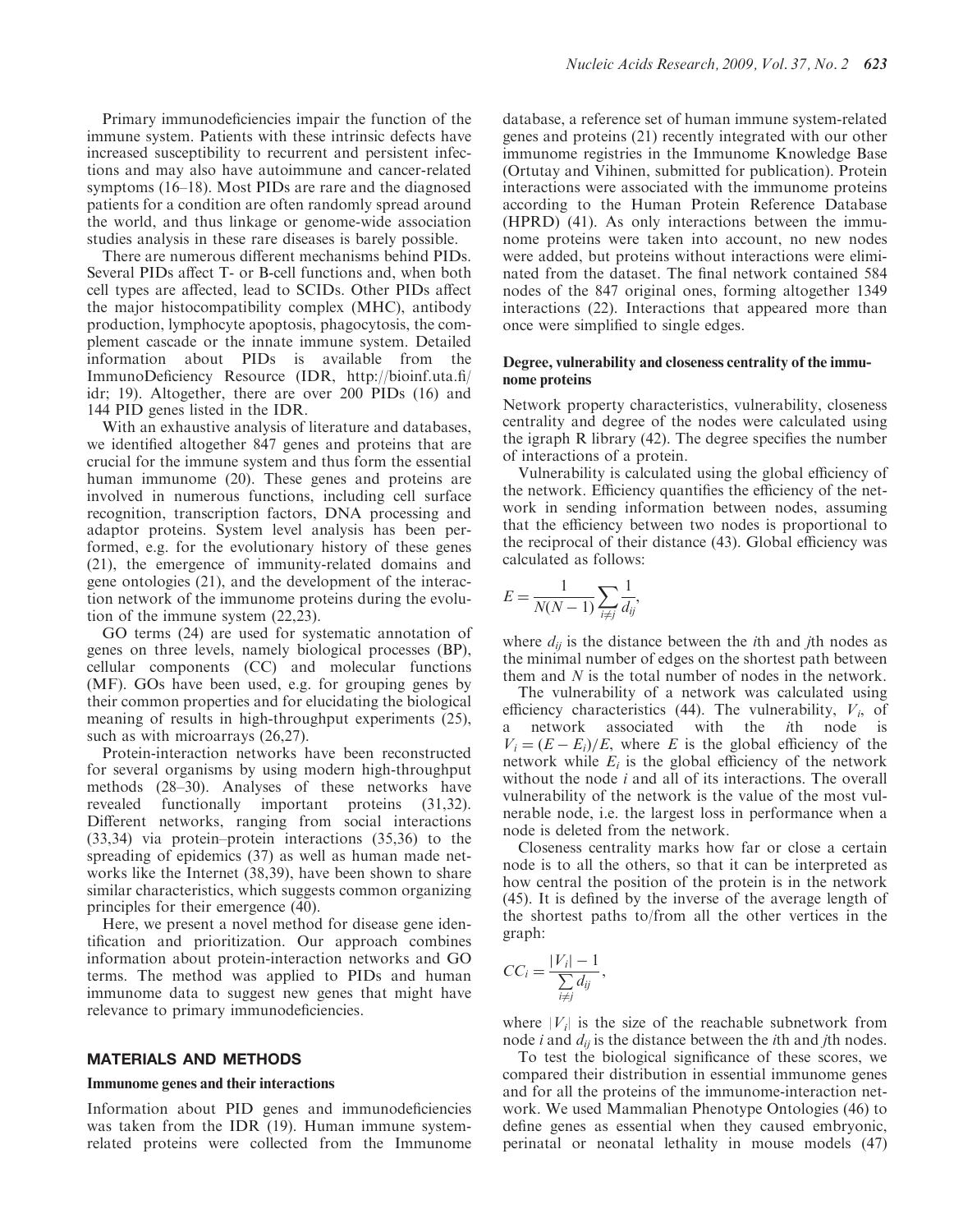according to the Mouse Genome Database (48). The human orthologs of murine genes were considered as essential, when the murine gene was annotated with one of the following phenotypes: neonatal lethality (MP:0002058), embryonic lethality (MP:0002080), perinatal lethality (MP:0002081), postnatal lethality (MP:0002082), lethality-postnatal (MP:0005373), lethality-embryonic/perinatal (MP:0005374), embryonic lethality before implantation (MP:0006204), embryonic lethality before somite formation (MP:0006205) or embryonic lethality before turning of embryo (MP:0006206).

# GO analysis

GO terms (24) were collected from the Immunome database for all the 847 genes in the essential immunome. Using topGO R library (49), we identified three sets of 50 genes from the immunome protein-interaction network, which had the highest degree, vulnerability or closeness centrality. These sets were compared to the whole dataset. We made independent analyses for vulnerability, closeness centrality and degree scores in combination with the 'biological process', 'cellular component' and 'molecular function' ontology terms, thus performing altogether nine analyses. We used Fisher's exact test for statistics and three methods for enrichment analysis of the GO terms in the significant group. The methods called 'classic', 'elim' and 'weight' have been described and compared in ref. (49). The 'classic' method tends to rank general terms highly, whereas methods 'elim' and 'weight' are more balanced and prefer more specific terms. This is especially true for the 'weight' method; therefore, in subsequent analyses, we used the P values from this method to evaluate the significance of the terms.

We also performed the analysis so that the 144 known PID genes from the IDR were considered as significant and were compared to all the immunome genes. We also identified the significant BP, CC and MF ontology terms for the PID-related genes.

# Predicting PID-related candidate genes

The significant PID-related GO terms were combined with the results for the protein-interaction network-related scores in order to predict new PID-related genes. The lists of genes with the 50 highest vulnerability, closeness centrality or degree values were created. When combined, these lists contained 84 genes.

Another list was generated for genes containing significant PID-related GO terms. Significant GO terms  $(P<0.05)$ , which were annotated for at least three but not for more than 50 immunome genes, were chosen. This way, we managed to exclude too general and therefore uninformative terms like 'cell part' (GO:0044464) and terms that appeared to be significant just by chance because of their low frequency, like 'cyclosporin A binding' (GO:0016018), which was annotated for a single gene. The weight method was applied for enrichment analysis. This way, 54 significant GO terms were chosen from the three GO term categories. In total, 231 genes had these annotations.

To combine all the results, a Venn graph was drawn for the high-network score genes, the significant GO termrelated genes and the known PID genes. Those genes that appeared among both the high score and the GOrelated lists, but were not among the known PID-causing genes, were defined as PID candidate genes.

#### Performance evaluation of the method

To assess the performance of our approach to find PID genes, we have done the leave-one-out test. We rerun the method for 144 times (the number of known PID genes) by leaving one known PID gene out at time. First, the effect of the left out gene on the GO parameters was checked. Then, we tested whether the left out known PID gene was predicted to be disease-related. The performance test was implemented using the  $R$  statistical environment.

# **RESULTS**

We developed a novel method for candidate disease gene identification. The method combines information about an interaction network describing the relations of proteins under study with their GO annotations to prioritize disease gene candidates. The method, which can be used for any disease gene group provided there is sufficient protein interaction and GO data available, was applied to the human immunome to search for novel PID candidates.

# Protein-interaction network-related scores

Several parameters can be used to describe interaction networks. General but descriptive scores, degree, vulnerability and closeness centrality were calculated for 584 proteins present in the immunome protein-interaction network. Degree values, as expected, show a power-law distribution with a power-law exponent of 1.6. All three parameters show strong correlation, their pairwise Spearman's rank correlation coefficients are between 0.67 and 0.785. FYN oncogene related to SRC (FYN), lymphocyte-specific protein tyrosine kinase (LCK), Janus kinase 1 (JAK1), signal transducer and activator of transcription 1 (STAT1), receptor type protein tyrosine phosphatase C (PTPRC), CD4 antigen (CD4) and complement component 3 (C3) were among the top 15 proteins in all the three scorings.

The scores were used to describe the importance of the proteins in the interaction network. To test this hypothesis, we identified the genes in which mutations lead to early lethality in mouse models. We called these 'essential genes'. Values for the three tested parameters are significantly higher for essential genes compared to other immunome genes (Figure 1). Of the 144 PID-related genes, 84 were among the top 50 genes when results for the individual scores were combined. Known PID-related proteins LCK, STAT1, PTPRC and C3 appeared in the top 15 in all three score lists. The PID-related proteins have significantly higher degrees compared to the whole dataset  $(P = 2.57 \times 10^{-4})$ .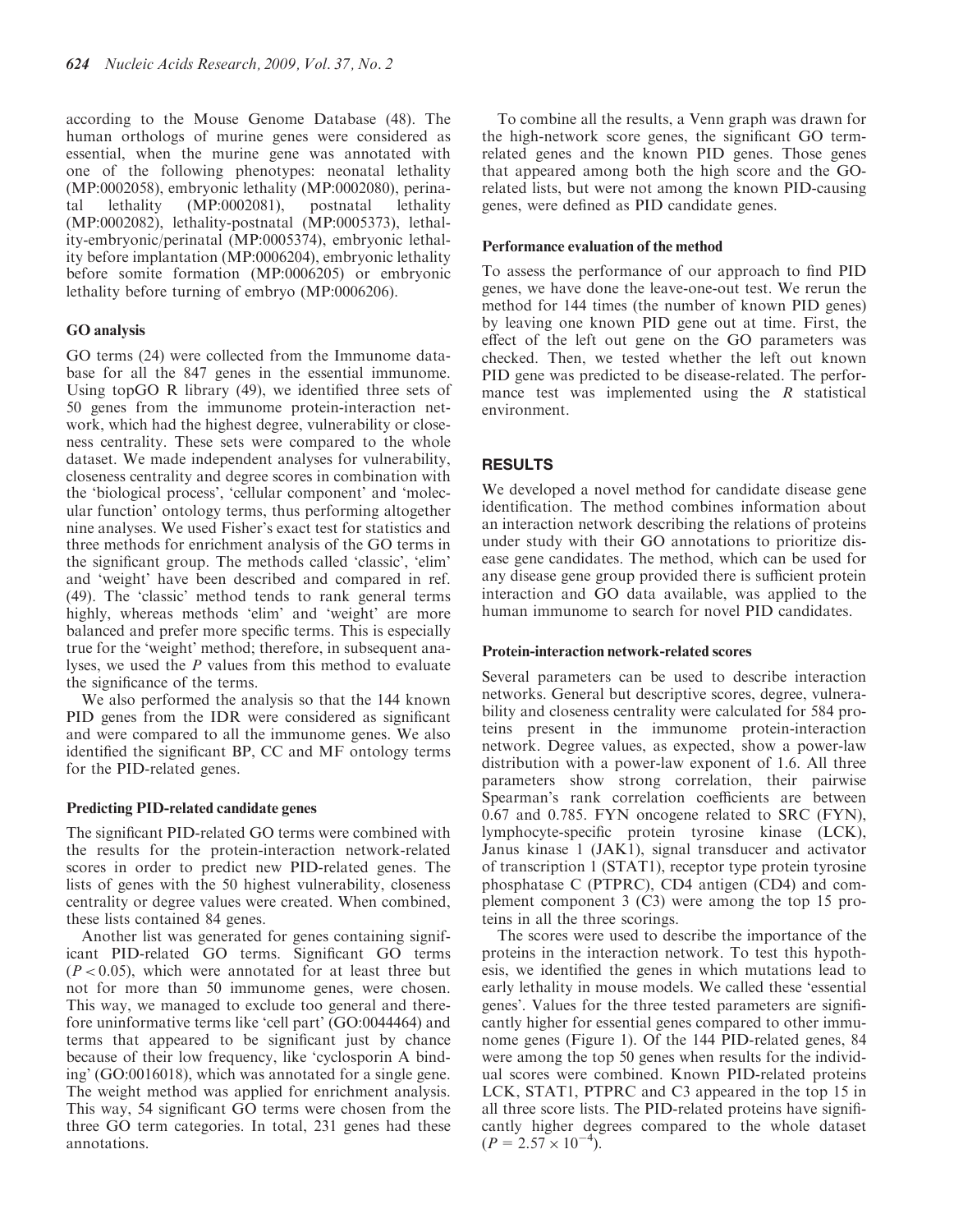

Figure 1. Protein-interaction network-related scores for essential and immunome genes. An immunome gene was considered essential if mutation in the mouse ortholog causes early lethality. P values for the Kruskal–Wallis rank sum test are shown on the plots. (A) Degree; (B) vulnerability; (C) connectivity.

#### Significant GO terms for the genes with the top 50 network scores

The enrichment of GO annotations for the immunome genes with the top 50 scores was identified. Signalingrelated ontology terms dominated the 'biological process' ontologies. 'Protein amino acid phosphorylation' (GO:0006468) was the most significant in the case of all three scorings. Fifty-two genes in the protein-interaction network have this annotation. The calculated P values for those terms are between  $4.6 \times 10^{-4}$  and  $8.2 \times 10^{-9}$ . Also, a high number of regulation-related ontology terms, such as 'regulation of T-cell activation' (GO:0050863) or 'positive regulation of interleukin-12 biosynthetic process' (GO:0045084) appear in the dataset.

Most of the significant 'molecular function' ontology terms were related to kinase activity and receptor activity. Significant 'cellular component' terms were less informative, being either too general or annotated for just a few proteins. Sometimes, they were obviously important for immunology, like 'immunological synapse' (GO:0001772) or 'interleukin-1 receptor complex' (GO:0045323).

# Significant GO terms for the PID-related genes

GO enrichment analysis was performed for the known PID genes. The most significant terms had close relationships with immunology. In the case of MF, proteolysisrelated terms, like 'chymotrypsin activity' (GO:0004263) and 'endopeptidase inhibitor activity' (GO:0004866) are dominant. The significant CC ontology terms point to structures important for immunology, such as 'membrane attack complex' (GO:0005579), where all seven proteins annotated with this term are PID genes, and thus the significance of this term is high (P value  $3.6 \times 10^{-7}$  with the weight method).

### Genes with high-network scores and significant GO terms as predicted disease genes

We combined the gene lists for the high-network score genes and the significant PID-related GO terms in order to identify new potential PID genes (Figure 2). Altogether, 84 genes were among the 50 highest scores, when results for degree, closeness centrality and vulnerability were combined. Twenty-two of these genes were



Figure 2. Identification of novel PID candidate genes by using information about the network properties, GO terms and known immunodeficiency genes. The grey area indicates the 26 candidate genes that have high-protein network scores and GO terms enriched in PID genes and which are not among already known PID genes.

already-known PID genes. Two hundred and thirty-one genes had GO terms significantly related to PID genes, and 74 of them were PID genes. Altogether, 83 of the 144 PID-related genes were selected either by the GO terms or high-network scores. Thirty-nine genes had both high scores and significant terms, 13 of which were PID-related. So, finally, we have a list of 26 suspected PID candidate genes (Table 1).

We addressed the performance of the method by a statistical test. By using the leave-one-out method, all the 13 known PID genes with high-GO scores and network scores were identified as disease-related. The result is 100% correct for the high-score network and GO-enriched PID genes in Figure 2. Thus, it is very likely that also the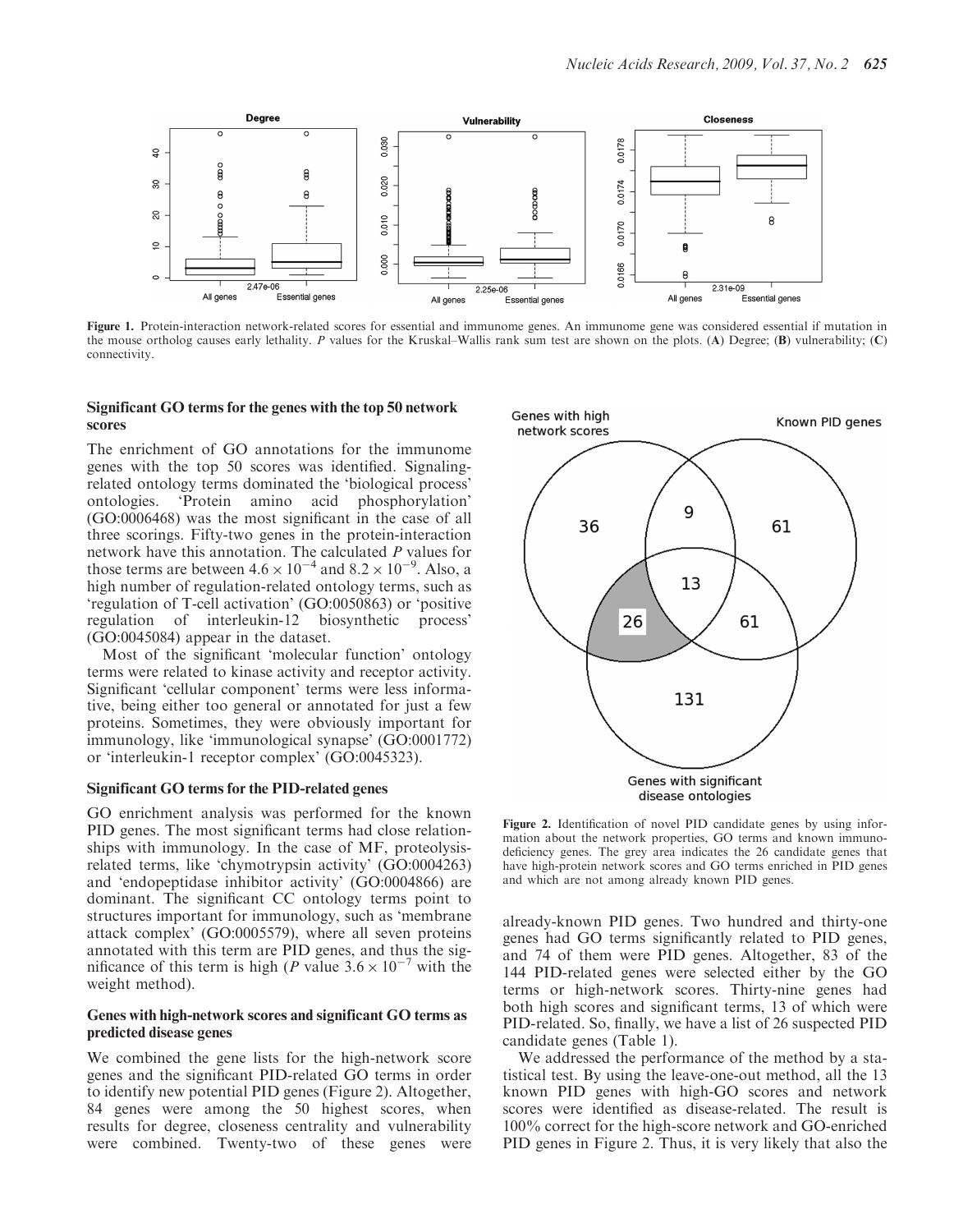#### Table 1. Identified PID candidate genes

| Symbol               | Full name                                                                        |              | GeneID Known diseases                                                                                                                                                                                                                                  |
|----------------------|----------------------------------------------------------------------------------|--------------|--------------------------------------------------------------------------------------------------------------------------------------------------------------------------------------------------------------------------------------------------------|
| CD4                  | CD4 antigen (p55)                                                                | 920          | 186940 $CD4^+$<br>lymphocyte                                                                                                                                                                                                                           |
| CD9                  | CD9 antigen (p24)                                                                | 928          | deficiency                                                                                                                                                                                                                                             |
| CTSG                 | cathepsin G                                                                      | 1511         |                                                                                                                                                                                                                                                        |
| FADD                 | Fas-associating protein                                                          | 8772         |                                                                                                                                                                                                                                                        |
| <i>FYN</i>           | with death domain<br>Protein-tyrosine kinase<br>fyn                              | 2534         |                                                                                                                                                                                                                                                        |
| GZMB<br><i>IGF1R</i> | Granzyme B<br>Insulin-like growth factor<br>1 receptor                           | 3002<br>3480 | 147 370 Intrauterine and<br>postnatal growth<br>retardation                                                                                                                                                                                            |
| IL2RB<br><b>INSR</b> | Interleukin 2 receptor, $\beta$<br>Insulin receptor                              | 3560<br>3643 | 610 549 Diabetes melli-<br>tus, insulin-resistant,<br>with acanthosis<br>nigricans<br>609 968<br>Hyperinsulinemic<br>hypoglycemia<br>246 200 Leprechaunism<br>262 190 Rabson-<br>Mendenhall<br>syndrome                                                |
| IRAKI                | Interleukin-1 receptor-                                                          | 3654         |                                                                                                                                                                                                                                                        |
| <i>ITGB1</i>         | associated kinase 1                                                              |              |                                                                                                                                                                                                                                                        |
| <b>JAK1</b>          | $\beta$ 1 integrin<br>Janus kinase 1                                             | 3688<br>3716 |                                                                                                                                                                                                                                                        |
| <i>JAK2</i>          | Janus kinase 2                                                                   | 3717         | 600 880 Budd-Chiari<br>syndrome<br>601 626 Leukemia,<br>acute myelogenous<br>254 450 Myelofibrosis,<br>idiopathic<br>263 300<br>Myeloproliferative<br>disorder with<br>erythrocytosis-<br>polycythemia vera<br>187950<br>Thrombocythemia,<br>essential |
| <b>KIT</b>           | v-Kit Hardy-Zuckerman<br>4 feline sarcoma viral<br>oncogene homolog              | 3815         | 606 764 Gastrointestinal<br>stromal tumor,<br>somatic<br>273 300 Germ cell<br>tumors<br>273 300 Mast cell<br>leukemia-mastocy-<br>tosis with associated<br>hematologic                                                                                 |
| <i>LRP1</i>          | Low-density lipoprotein-                                                         | 4035         | disorder—piebaldism                                                                                                                                                                                                                                    |
|                      | related protein 1<br>MAPK14 Mitogen-activated protein                            | 1432         |                                                                                                                                                                                                                                                        |
|                      | kinase 14<br>PDGFRB Platelet-derived growth<br>factor receptor,<br>β-polypeptide | 5159         | 131440<br>Myelomonocytic<br>leukemia, chronic-<br>myeloproliferative<br>disorder with                                                                                                                                                                  |
| <i>RELA</i>          | v-Rel reticuloendothelio-<br>sis viral oncogene                                  | 5970         | eosinophilia                                                                                                                                                                                                                                           |
| <i>RIPKI</i>         | homolog A<br>Receptor (TNFRSF)-<br>interacting serine-<br>threonine kinase 1     | 8737         |                                                                                                                                                                                                                                                        |

(continued)

Table 1. Continued

|              | Symbol Full name                                                                  | GeneID Known diseases |
|--------------|-----------------------------------------------------------------------------------|-----------------------|
| SOCS1        | Suppressor of cytokine<br>signaling 1                                             | 8651                  |
| STAT3        | Signal transducer and<br>activator of<br>transcription 3                          | 6774                  |
| <b>THY1</b>  | Thy-1 cell surface antigen 7070                                                   |                       |
| <b>TRAFI</b> | TNF receptor-associated 7185<br>factor 1                                          |                       |
| TRAF2        | TNF receptor-associated<br>factor 2                                               | 7186                  |
| TYK2         | Tyrosine kinase 2                                                                 | 7297                  |
| <i>XRCC5</i> | X-ray repair comple-<br>menting defective<br>repair in Chinese<br>hamster cells 5 | 7520                  |

For each genes, the HGNC approved symbol, full name, Entrez GeneID and OMIM code for known diseases is provided.

26 predicted PID genes, which have high-network and GO scores, have relevance to immunodeficiencies.

## **DISCUSSION**

Protein-interaction networks have been recently used in several studies targeting diseases (47,50,51). The theory of scale-free networks and graph theoretical approaches has been applied to several areas including biological and medical networks. Networks for 867 human diseases and 1377 disease genes were constructed to study essential and disease genes and their role in the human interactome (47). Only 15 immunodeficiencies were included in this analysis. In another study based on a protein-interaction network (50), the clustering of disease genes was noticed in the interactome. A recent review (51) steps even further and discusses four possible areas where protein networks can be used in relationship with diseases, including identification of disease-related subnetworks and prediction of new disease genes.

In some studies, disease gene prioritization has been targeted by in silico methods. Protein-interaction networks have formed the basis for certain techniques. In these studies, the location of proteins in the interaction network has been revealed to determine if they are in a significant position in the network (10,52). Important proteins are essential and therefore frequently found among disease genes (47). Other approaches have integrated protein-interaction information with other data sources to select candidate disease genes (53–55). Our method combines the scores describing properties of a protein interaction network with GO terms, which provide information for protein functions, processes and localization.

We have shown that there is a relationship between the importance of proteins in the immunome-interaction network, as indicated by centrality scores, and GO terms. The vulnerability, closeness centrality and degree values were calculated for all 584 immunome proteins in the interaction network. The scores show strong correlations with each other. The scores were used as measures for the importance of proteins in the immunome network.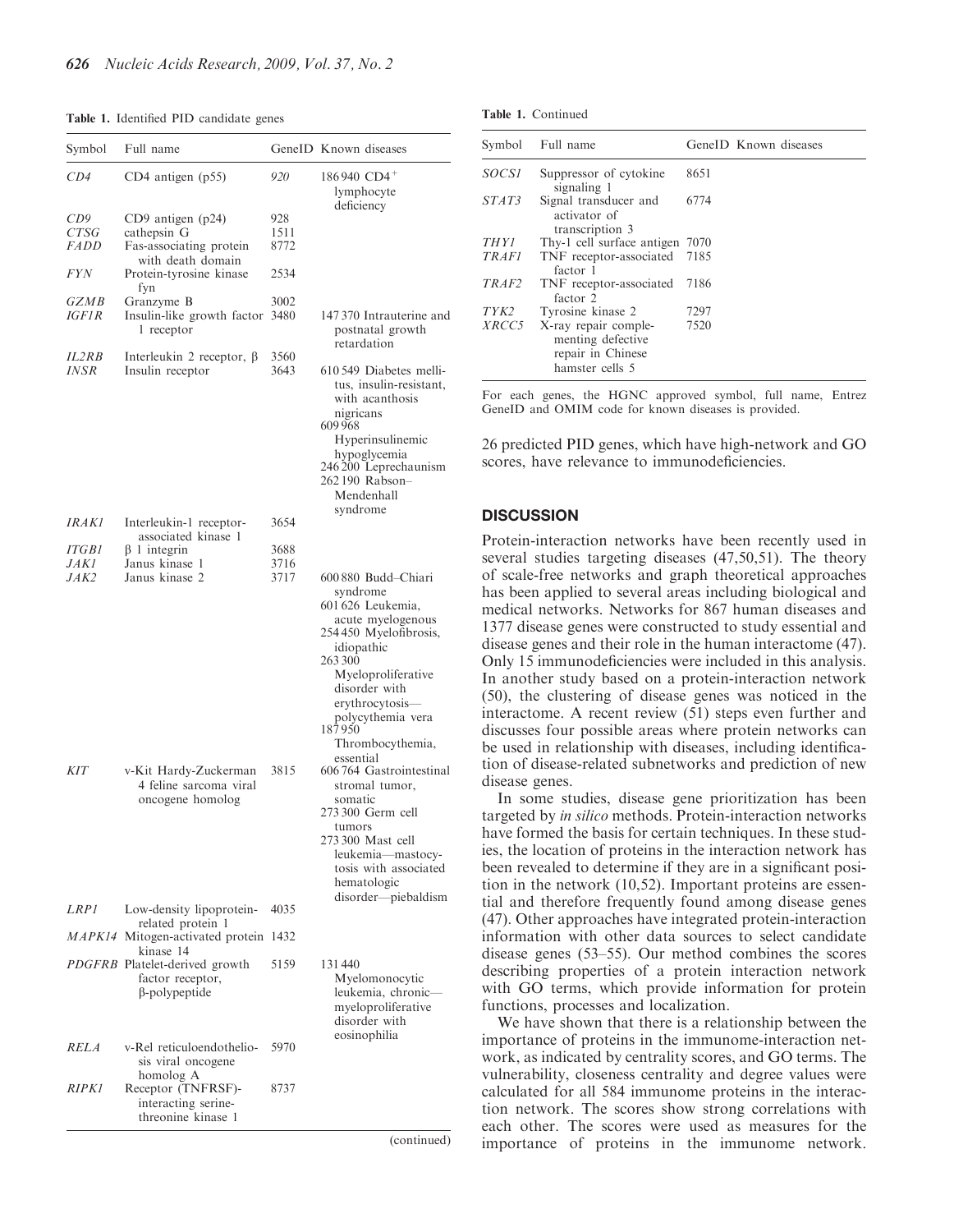As previously indicated (47), many important proteins have a high-degree value, their vulnerability is high and they also have high closeness centrality.

To test the biological relevance of the scores, we used them to analyze essential genes. Mutations in essential genes cause embryonic, perinatal or neonatal lethality in mouse models. Mutations in certain PID genes also cause lethality and, in some other PID genes, lead to very severe conditions (SCIDs). The three network scores were significantly higher for essential genes than for immunome genes in general.

In the next step, we identified GO terms that were enriched in the known PID genes. Many of these terms were related to signaling or regulation. In this analysis, we applied a recently introduced method (49), which has been shown to be capable of estimating the significance of overrepresented GO terms and was used to analyze microarray experiment data (56).

New PID candidate genes were defined as having ontology terms significantly associated with disease genes and the encoded proteins as having high-network scores. We identified 26 such genes that could lead to immunodeficiencies when mutated. Many of the detected candidate genes have numerous functions and several interaction partners. The biological functions and the relevance of the candidate genes for immunology are discussed in detail in Supplementary Data.

The power of our method became more apparent when two of the predicted candidate genes turned out to be known PID genes, but not yet annotated in the IDR version we used to identify known disease genes. The signal transducer and activator of transcription 3 (STAT3) (57) and tyrosine kinase 2 (TYK2) (58) are responsible for PIDs and involved in IL-6R-related responses to infections (59). In addition, genome-wide association studies have uncovered susceptibility genes (60). Among these is the TRAF1-C5 region (61), which contains one of our OID candidate genes TRAF1. Thus, experimental evidence supports our *in silico* predictions.

Our method uses information about interactions among the proteins of the human immunome and also their functional annotation. The immunome charts the genes and their products for immunological responses and thus includes the PID genes. In a similar way, this method can be generalized to any group of diseases and the related genes and proteins for which sufficient information is available.

# SUPPLEMENTARY DATA

Supplementary Data are available at NAR Online.

#### FUNDING

We thank the Medical Research Fund of Tampere University Hospital and Academy of Finland for financial support.

Conflict of interest statement. None declared.

#### **REFERENCES**

- 1. Bohn,G., Allroth,A., Brandes,G., Thiel,J., Glocker,E., Schaffer,A.A., Rathinam,C., Taub,N., Teis,D., Zeidler,C. et al. (2007) A novel human primary immunodeficiency syndrome caused by deficiency of the endosomal adaptor protein p14. Nat. Med., 13, 38–45.
- 2. Fischer,A., Le Deist,F., Hacein-Bey-Abina,S., Andre Schmutz,I., Basile Gde,S., de Villartay,J.P. and Cavazzana-Calvo,M. (2005) Severe combined immunodeficiency. A model disease for molecular immunology and therapy. Immunol. Rev., 203, 98–109.
- 3. Teo,Y.Y. (2008) Common statistical issues in genome-wide association studies: a review on power, data quality control, genotype calling and population structure. Curr. Opin. Lipidol., 19, 133–143.
- 4. Perocchi,F., Mancera,E. and Steinmetz,L.M. (2008) Systematic screens for human disease genes, from yeast to human and back. Mol. Biosyst., 4, 18–29.
- 5. Lombard,Z., Tiffin,N., Hofmann,O., Bajic,V.B., Hide,W. and Ramsay,M. (2007) Computational selection and prioritization of candidate genes for fetal alcohol syndrome. BMC Genomics, 8, 389.
- 6. Perez-Iratxeta,C., Bork,P. and Andrade-Navarro,M.A. (2007) Update of the G2D tool for prioritization of gene candidates to inherited diseases. Nucleic Acids Res., 35, W212–W216.
- 7. Oti,M. and Brunner,H.G. (2007) The modular nature of genetic diseases. Clin. Genet., 71, 1–11.
- 8. Shriner,D., Baye,T.M., Padilla,M.A., Zhang,S., Vaughan,L.K. and Loraine,A.E. (2008) Commonality of functional annotation: a method for prioritization of candidate genes from genome-wide linkage studies. Nucleic Acids Res., 36, e26.
- 9. Sultan,M., Piccini,I., Balzereit,D., Herwig,R., Saran,N.G., Lehrach,H., Reeves,R.H. and Yaspo,M.L. (2007) Gene expression variation in Down's syndrome mice allows prioritization of candidate genes. Genome Biol., 8, R91.
- 10. Kohler,S., Bauer,S., Horn,D. and Robinson,P.N. (2008) Walking the interactome for prioritization of candidate disease genes. Am. J. Hum. Genet., 82, 949–958.
- 11. Radivojac,P., Peng,K., Clark,W.T., Peters,B.J., Mohan,A., Boyle,S.M. and Mooney,S.D. (2008) An integrated approach to inferring gene-disease associations in humans. Proteins Struct. Funct. Bioinformatics, 72, 1030–1037.
- 12. Adie,E.A., Adams,R.R., Evans,K.L., Porteous,D.J. and Pickard,B.S. (2006) SUSPECTS: enabling fast and effective prioritization of positional candidates. Bioinformatics, 22, 773–774.
- 13. Ceresa,M., Masseroli,M. and Campi,A. (2007) A web-enabled database of human gene expression controlled annotations for gene list functional evaluation. Conf. Proc. IEEE Eng. Med. Biol. Soc., 2007, 394–397.
- 14. Thornblad,T.A., Elliott,K.S., Jowett,J. and Visscher,P.M. (2007) Prioritization of positional candidate genes using multiple webbased software tools. Twin Res. Hum. Genet., 10, 861–870.
- 15. Higgins,M.E., Claremont,M., Major,J.E., Sander,C. and Lash,A.E. (2007) Cancer genes: a gene selection resource for cancer genome projects. Nucleic Acids Res., 35, D721–D726.
- 16. Ochs,H., Puck,J. and Smith,C. (2006) Primary Immunodeficiency Diseases: A Molecular and Genetic Approach, 2nd edn. Oxford University Press, Oxford.
- 17. Marodi,L. and Notarangelo,L.D. (2007) Immunological and genetic bases of new primary immunodeficiencies. Nat. Rev. Immunol., 7, 851–861.
- 18. Morimoto,Y. and Routes,J.M. (2008) Immunodeficiency overview. Prim. Care, 35, 159–173.
- 19. Samarghitean, C., Väliaho, J. and Vihinen, M. (2007) IDR knowledge base for primary immunodeficiencies. Immunome Res., 3, 6.
- 20. Ortutay,C. and Vihinen,M. (2006) Immunome: a reference set of genes and proteins for systems biology of the human immune system. Cell Immunol., 244, 87–89.
- 21. Ortutay,C., Siermala,M. and Vihinen,M. (2007) Molecular characterization of the immune system: emergence of proteins, processes, and domains. Immunogenetics, 59, 333–348.
- 22. Ortutay,C. and Vihinen,M. (2008) Efficiency of the immunome protein interaction network increases during evolution. Immunome Res., 4, 4.